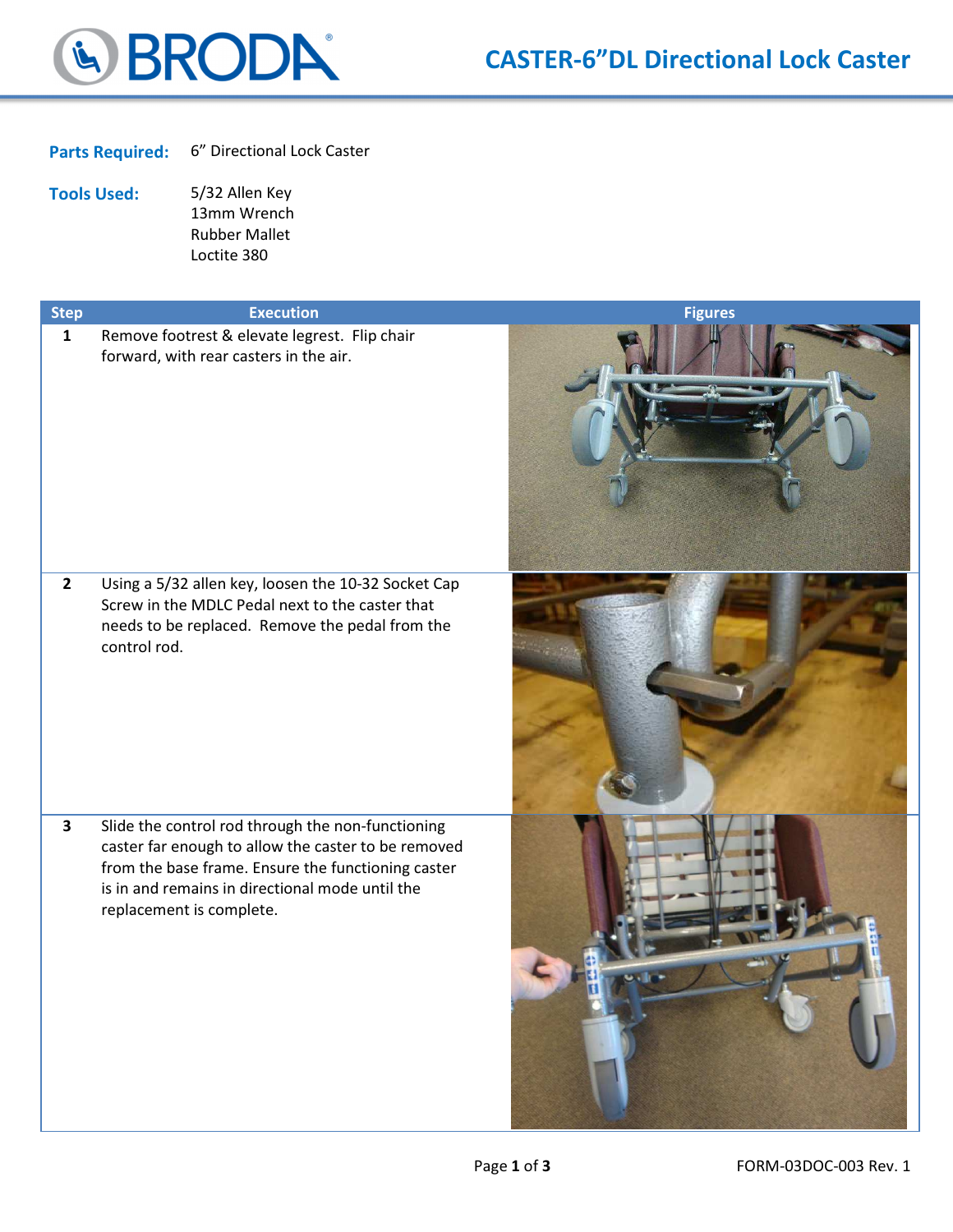## & BRODA®

## CASTER-6"DL Directional Lock Caster

4 Remove the two 8mm Hex Cap Screws that are holding the non-functioning caster to the base, with the 13 mm Wrench.

5 Install the 6" directional caster into the caster post with the wheel trailing behind the chair.

6 Secure caster into the base using M8-1.25 x 12 mm long hex cap screw and 8mm internal tooth lock washers. Apply a drop of red "Loctite 271" to the threads before installing. Tighten the fasteners with 13mm wrench.

7 Confirm that the caster that was not replaced is locked in the trailing position. Slide the control rod back into position through the new caster and the base frame the same was it was removed.